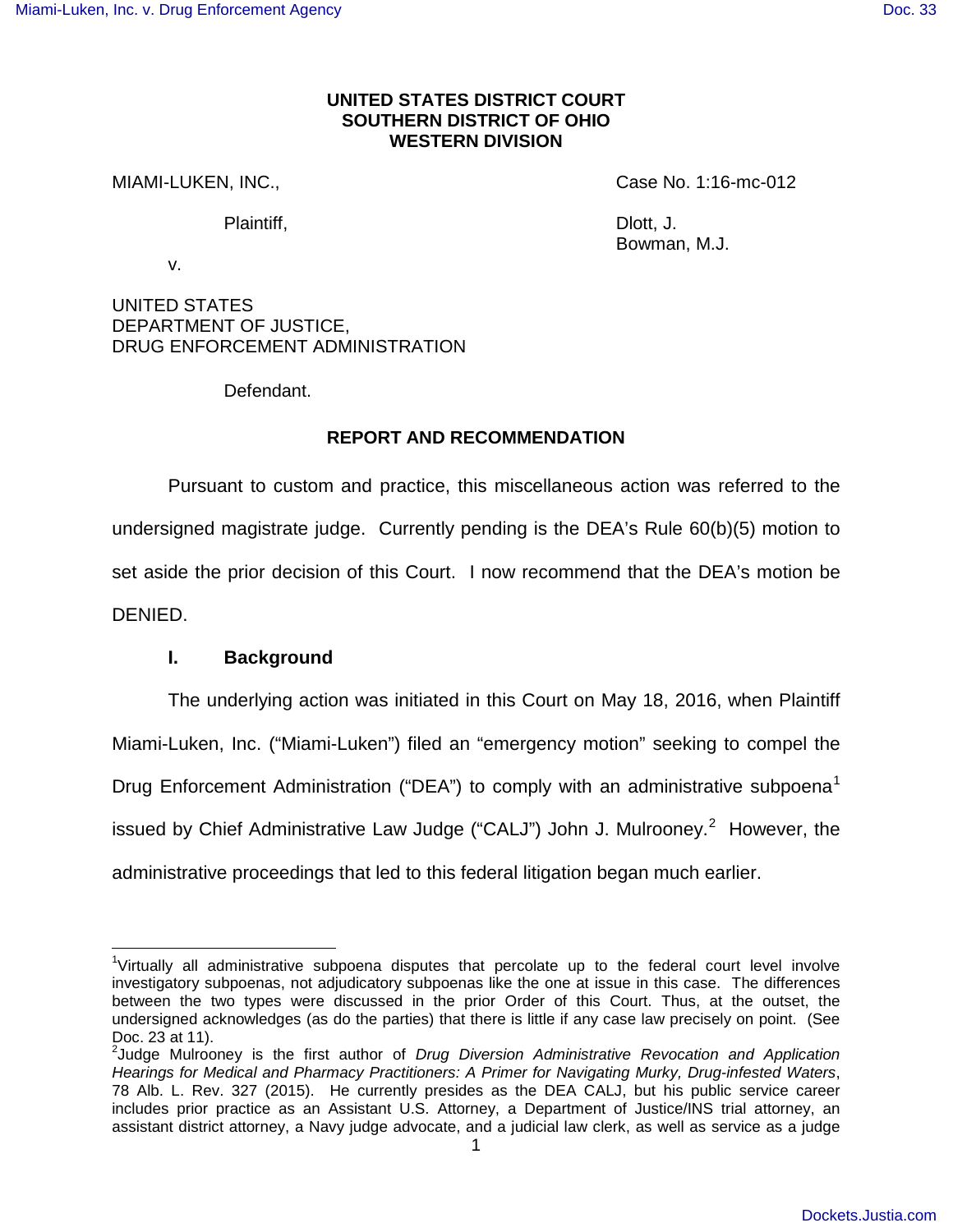Plaintiff Miami-Luken is a Dayton Ohio pharmaceutical wholesaler with a DEA registration that permits it to operate its business. For nearly a decade,  $3$  Plaintiff has been under DEA scrutiny for "facilitat[ing] the diversion of significant quantities of the highly addictive pain killers, oxycodone and hydrocodone." (Doc. 11 at 2.) The Court takes judicial notice of the fact that the referenced prescription drugs are among a class of opioids that have been commonly recognized as contributing to an ongoing opioid crisis in the United States. Over the course of its investigation, the DEA has issued numerous investigatory subpoenas to Miami-Luken, requiring the production of documents to DEA investigators, primarily in the Cincinnati, Ohio office.

The DEA conducts administrative, civil, and criminal proceedings. Among the administrative tools that the DEA has employed to combat the opioid crisis are immediate suspension orders and revocation orders. Although an immediate suspension order may be entered without a hearing, revocation orders involve a different administrative process. Compare 21 U.S.C. § 824(c) and (d). On November 23, 2015, the DEA issued an Order to Show Cause ("OSC") against the Plaintiff to begin the process of revoking the Plaintiff's registration to distribute controlled substances under a provision of the Controlled Substances Act, as "inconsistent with the public interest." (Doc. 1-2.); see 21 U.S.C. § 824(a)(4). As part of the revocation process, an evidentiary hearing (at which the DEA bears the burden of proof) was scheduled by CALJ Mulrooney to take place on May 10, 2016. See 21 C.F.R. §1301.44(e).

l

on the Navy-Marine Corps Court of Criminal Appeals and as an administrative law judge at the Social Security Administration. Id. at n.a1.

<span id="page-1-0"></span> $3$ Although precise dates are not clear from the record of this Court, the investigation appears to have begun in 2007 or 2008. The DEA generally alleges that Miami-Luken illegally distributed hundreds of thousands, if not millions, of dosage units of oxycodone and hydrocodone in the Appalachian region of Ohio, Kentucky, and West Virginia, and that it will continue to do so until such time as its registration is revoked. (Doc. 11 at 9, additional citation omitted).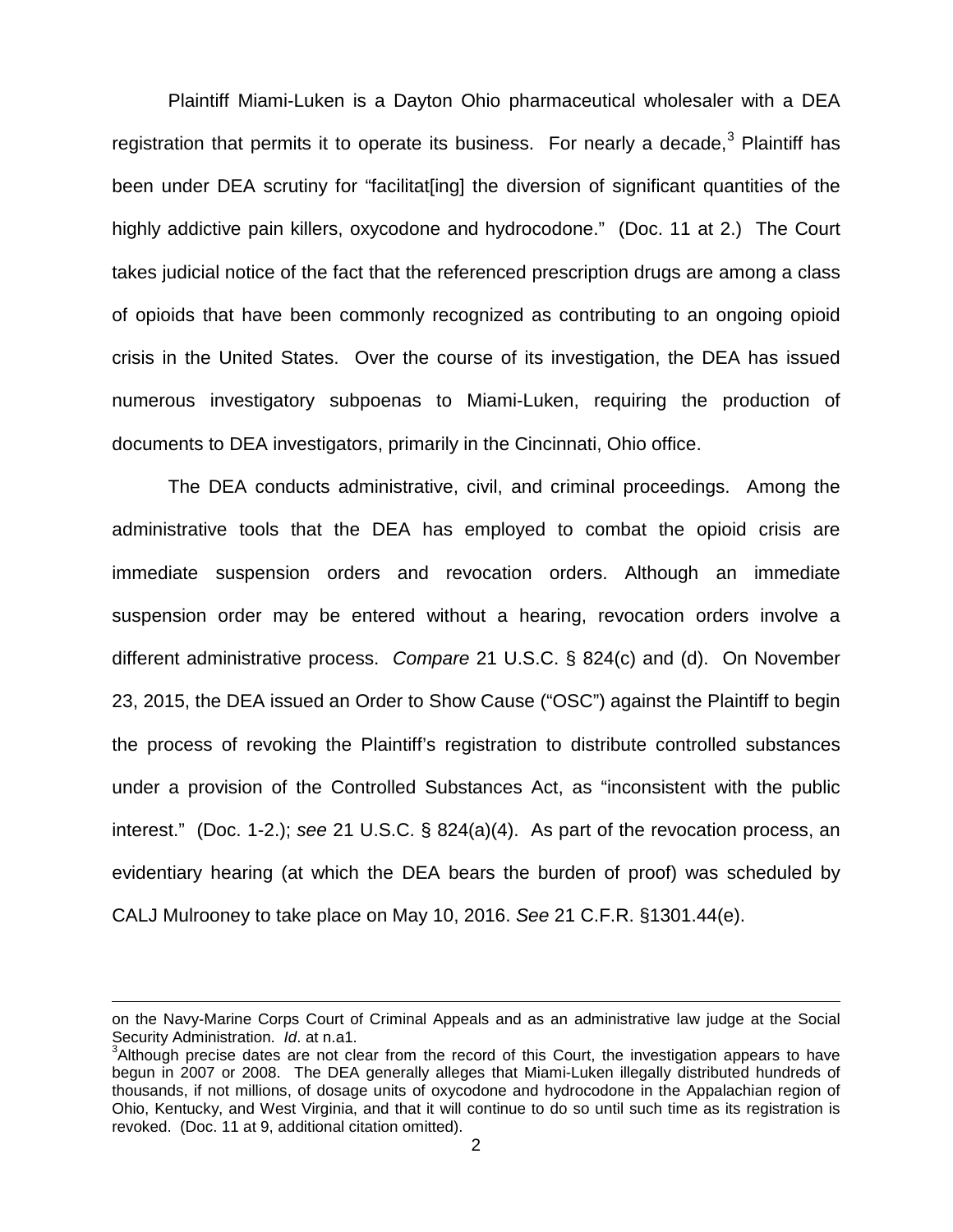Prior to that revocation hearing, Miami-Luken filed a Request for Issuance of a Subpoena (Doc. 1-3) that sought a large number of DEA records that Plaintiff asserted were necessary to adequately defend itself. An ALJ has the power to receive evidence and to issue subpoenas to compel the attendance of witnesses and the production of materials "necessary" for the hearing. See 21 C.F.R. §1316.52(d). However, administrative revocation hearings do not include the type of discovery process that is available to civil litigants in this Court. Citing that principle, the DEA objected to the issuance of an adjudicatory subpoena that would require the DEA to produce any records, other than those that the DEA itself planned to use at the hearing. In an April 12 omnibus order denying Miami-Luken's request, CALJ Mulrooney agreed that the subpoena was "simply too broad," with portions amounting to an impermissible "fishing expedition" (Doc. 1-4 at 14). Nevertheless, the CALJ denied the request without prejudice to Miami-Luken to amend its request by April 18, 2016. (Doc. 1-4 at 16, n.24).

On April 18, 2016, Miami-Luken timely submitted a Supplemental Request for Issuance of a Subpoena, requesting four specific categories of documents. (Doc. 1-5). The same day, without awaiting any additional response from the DEA, the CALJ granted the amended request and issued the subpoena, directing DEA to produce three of the four categories of documents prior to the administrative hearing. (Doc. 1-6). On May 3, the DEA filed a motion for reconsideration or, in the alternative, for leave to file an interlocutory appeal to the DEA Administrator. (Doc. 1-8). In part, the DEA argued that to comply with the subpoena would cause the DEA "irreparable harm." (Id.)

On May 4, the CALJ denied the DEA's motion, refusing either to reconsider the issuance of the subpoena or to allow an interlocutory appeal. (Doc. 1-9). Instead, the CALJ held that to the extent that the DEA wished to further contest the subpoena,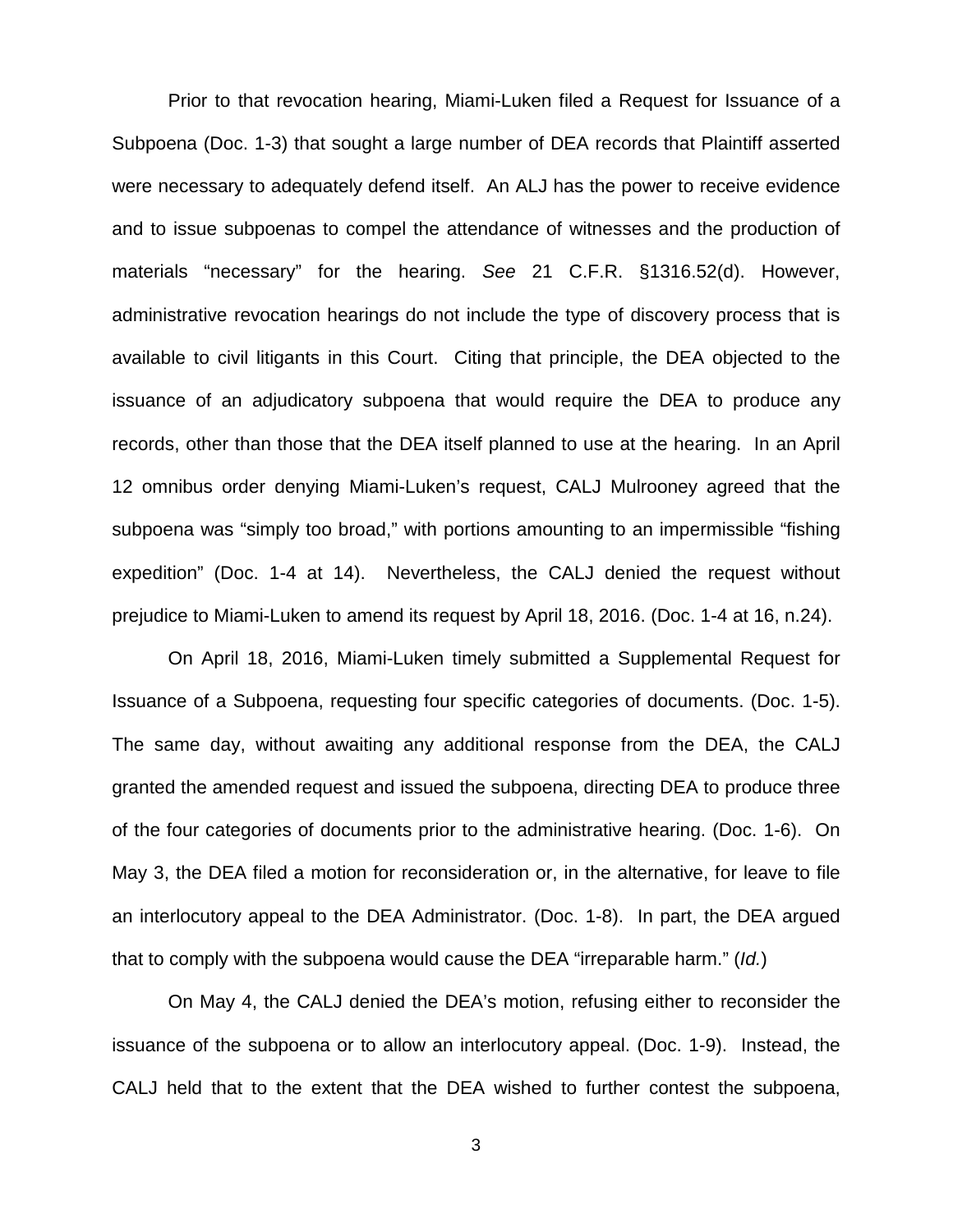further arguments "are properly made only before a 'court of the United States.'" (Id. at 7). The Office of Chief Counsel for the DEA filed a "Government Notice" in response to the CALJ's May 4 order on the same day, which "respectfully decline[d] to comply" with the subpoena. (Doc. 1-10).

In response to the DEA's refusal to comply with the subpoena issued by CALJ Mulrooney, Miami-Luken requested a stay of the scheduled hearing, and the CALJ granted that request. (Doc. 1-11). To date, the stay of the revocation proceeding at the administrative level remains in effect, pending the outcome of this federal litigation.

As stated, after the DEA refused to comply with the subpoena, Miami-Luken filed an "emergency motion" in this Court seeking to enforce the subpoena as necessary to the hearing in part on due process grounds. The DEA vigorously defended its refusal to comply with the subpoena, arguing that its issuance contravenes "decades of practice and precedent regarding the scope of disclosures that are required or appropriate in DEA administrative proceedings." (Doc. 11 at 10). On July 15, 2016, the undersigned filed a Memorandum Order that granted in part Plaintiff's motion to enforce the administrative subpoena. The undersigned directed the DEA to comply with the subpoena within 21 days, but narrowed its scope. (Doc. 15). Thus, the undersigned directed production of only two categories of materials out of the three categories authorized by the CALJ. The Order further stated that the DEA would be permitted to respond to the remaining two categories by disclosing "reasonably redacted" documents that protected "sensitive information in …investigative reports not relevant to the [DEA's] findings as they relate to Miami-Luken – for example, investigatory techniques." (Doc. 15 at 18).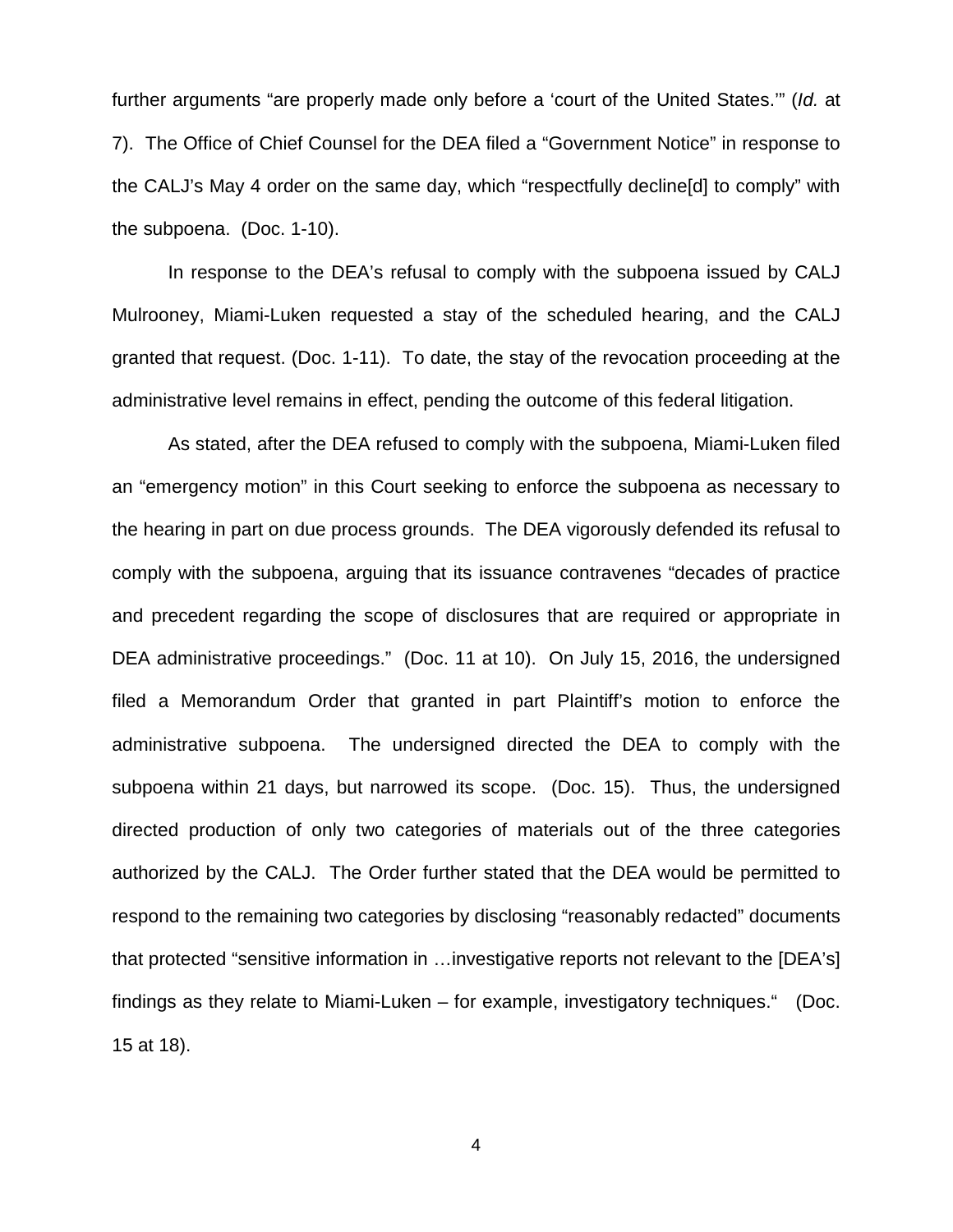On July 29, 2016, U.S. District Judge Dlott granted the DEA's unopposed motion to stay the Order pending the Court's ruling on Objections. Following full briefing by the parties, Judge Dlott granted the DEA's request for oral argument on its Objections, setting a hearing for February 17, 2017. (Doc. 23). On April 21, 2017, after considering "de novo all the filings in this matter," Judge Dlott overruled the DEA's Objections and adopted the undersigned's Memorandum Order. $4$  Judge Dlott's Order also terminated the case. (Doc. 24).

The entry of the April 21, 2017 Order enforcing the subpoena reinstated the 21 day clock for the DEA to comply with that subpoena, as modified by this Court. However, on the last date for compliance, the DEA filed an "Emergency Motion to Stay" dismissal of this case and to excuse any further compliance with the Court's Order. The DEA's motion stated that the DEA Acting Administrator had issued a May 12, 2017 Order that quashed the subpoena issued by CALJ Mulrooney. Because this Court's Order directs the DEA to comply with a subpoena that (purportedly) has been quashed, the DEA stated its intention to move for relief from this Court's judgment. On May 16, 2017, Judge Dlott granted the DEA's motion for a temporary emergency stay "pending the later of (i) the resolution of the DEA's forthcoming motion for relief from judgment or (ii) any appeal of the Court's judgment has been resolved." (Doc. 26).

The DEA did not appeal this Court's final order of enforcement of the subpoena to the Sixth Circuit, but instead, filed a motion seeking relief from this Court under Rule 60(b)(5) of the Federal Rules of Civil Procedure. Miami-Luken has filed a response, to

<span id="page-4-0"></span><sup>&</sup>lt;sup>4</sup>The Memorandum Order filed by the undersigned on July 15, 2016 determined that the enforcement of an administrative subpoena was a non-dispositive matter that did not require a Report and Recommendation. In adopting the Memorandum Order over the DEA's objections, Judge Dlott appears to have concurred with that analysis. In light of the issues of law presented and Judge Dlott's express statement that she conducted a "de novo" review of the same, however, any distinction between the original filing of an Order or R&R was rendered moot. An R&R is filed to address the DEA's current motion, because 28 U.S.C. § 636(b) authorizes disposition by order only of pretrial matters. A Rule 60(b)(5) motion is not a "pretrial matter."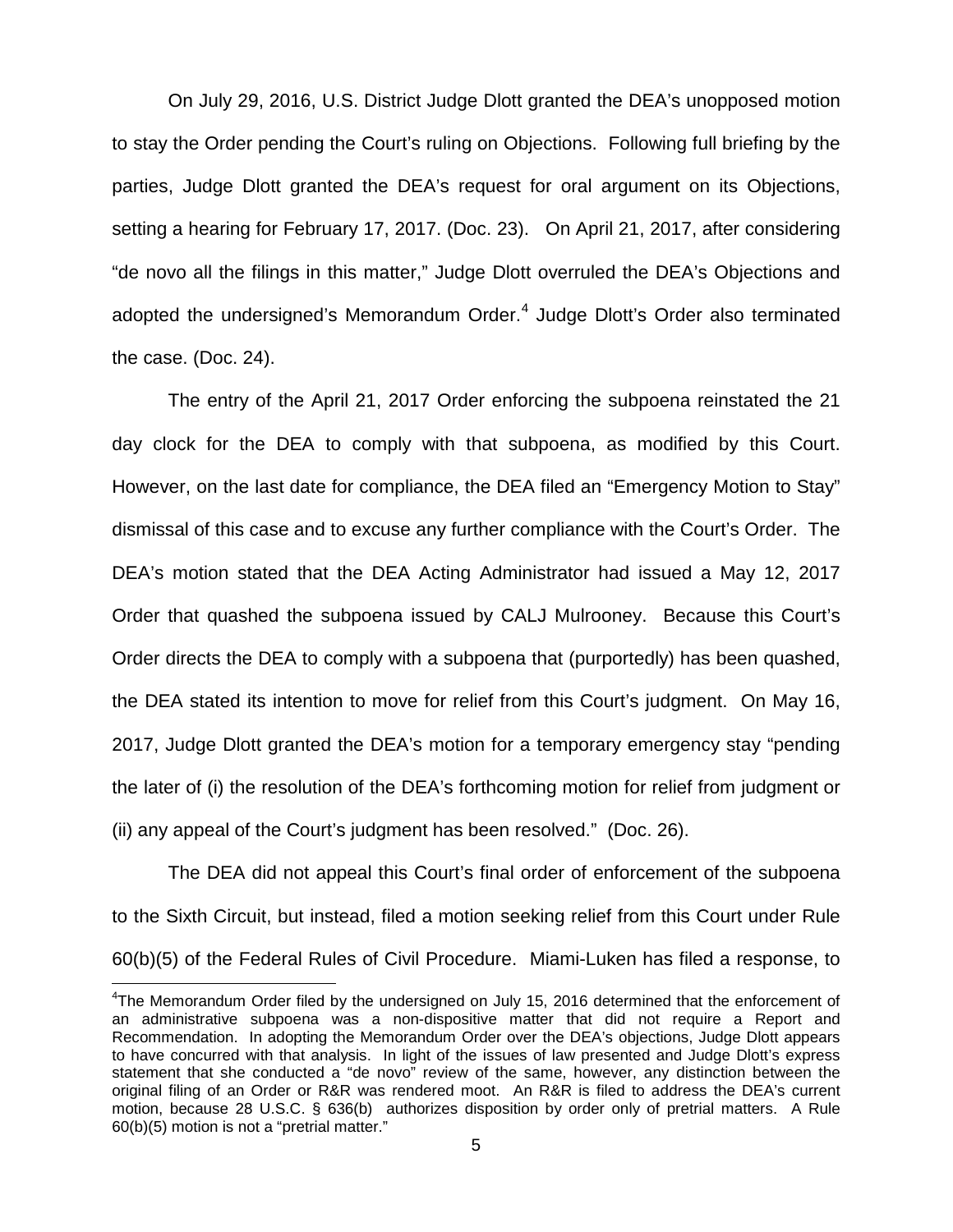which the DEA has filed a reply. On June 14, 2017, Judge Dlott referred the Rule 60(b)(5) motion to the undersigned.

On June 15, 2017, the parties filed a Joint Notice of Related Case, attesting to the fact that Miami-Luken independently has appealed the DEA Administrator's May 12, 2017 Order to the Sixth Circuit Court of Appeals. See Miami-Luken, Inc. v. DEA, Case No. 17-3614 (6th Circuit). The pendency of that appeal impacts this case, but does not stay proceedings in this Court.

#### **II. Analysis**

The issues presented form a procedural maze (or perhaps quagmire), with sufficient interplay between the Administrative Procedures Act and the Controlled Substances Act, that proverbial rabbit holes abound at every twist and turn. However, keeping the Court's focus on the standards of Rule 60(b)(5), and for the reasons that follow, the undersigned recommends the denial of Defendant's motion for relief of judgment, without prejudice to renew such motion following disposition of the related appeal in the Sixth Circuit Court of Appeals.

Rule 60(b), Fed. R. Civ. P., provides that "[o]n motion and just terms, the court may relieve a party or its legal representative from a final judgment, order or proceeding" based on a list of specified reasons. Rule 60(b)(5), the provision under which the DEA proceeds, offers relief if "the judgment has been satisfied, released or discharged, it is based on an earlier judgment that has been reversed or vacated, or applying it prospectively is no longer equitable." The DEA readily admits it has not complied with this Court's April 21, 2017 Order directing it to immediately comply with the adjudicatory subpoena, with a corresponding production of materials to Miami-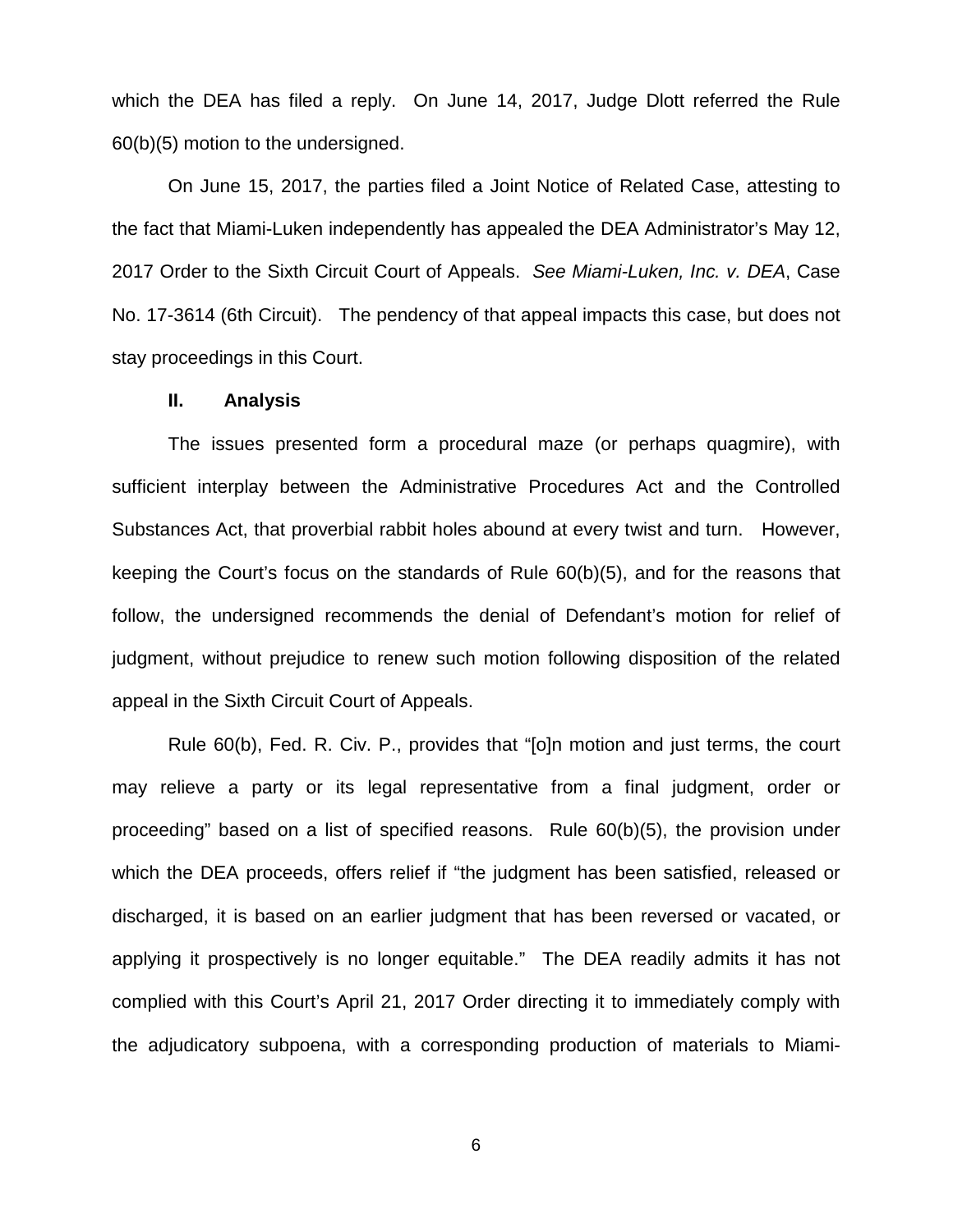Luken. However, the DEA argues that the Order requiring the DEA to comply with the administrative subpoena "is no longer equitable." (Doc. 27).

The DEA represents that "[i]n the course of reviewing DEA's compliance obligations under the April 21 Order, specifically with respect to the assertion of privileges, the DEA Administrator had his first occasion to review the underlying administrative subpoena,…" (Doc. 27 at 3). The DEA maintains that the Administrator "had not previously reviewed the issuance of the administrative subpoena because the CALJ had denied a request for interlocutory appeal on that issue." (Id.) The DEA goes on to reason that because the CALJ issued the subpoena under power delegated to ALJs by the Administrator, the Administrator (implicitly) was permitted to review the underlying administrative subpoena when directed to comply with that subpoena by this Court. The DEA contends that once the Administrator identified "multiple errors committed by the CALJ" in his issuance of the subpoena that this Court enforced, the Administrator determined that letting the subpoena remain in effect would "adversely affect the Agency's administrative adjudication process." (Doc. 27 at 2-3, citing Doc. 25- 1, May 12, 2017 DEA Administrator Order at 11).

Contrary to this Court's determination, the Administrator concluded that the CALJ exceeded the CALJ's authority in issuing the subpoena, that the documents are "neither relevant nor material," and therefore are not necessary for the CALJ to proceed with the administrative revocation hearing. The DEA Administrator quashed the subpoena that this Court previously had upheld as valid and enforceable. The DEA asserts that "changed conditions" (its own quashing of the subpoena that this Court enforced against the agency) warrant relief under Rule 60(b)(5) or alternatively under the Court's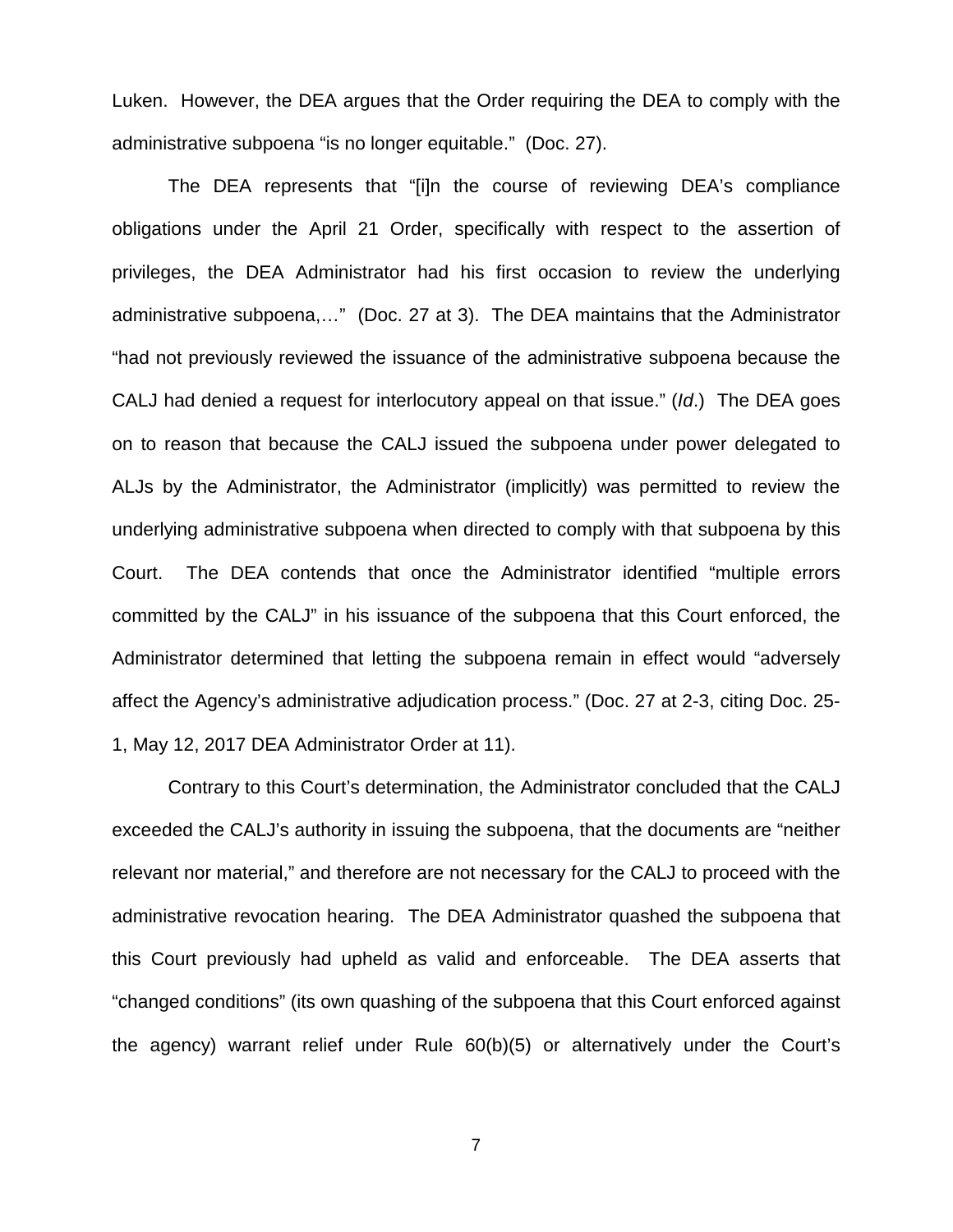"inherent powers." See generally United States v. Swift & Co., 286 U.S. 106, 114 (1932).

The undersigned recognizes, as she did in her Memorandum Order of July 15, 2016, that important issues of policy loom large in this case. The issues are of first impression in the Sixth Circuit (if not nationally), and both parties stress the far-reaching impact of their dispute in the broader context of DEA's continuing efforts to curb the opioid epidemic. (See, e.g., Doc. 18 at 3: "[T]he stakes are high; on the line is not merely DEA's one-time compliance with an adjudicatory subpoena, but rather the effective functionality of the administrative process for revoking and suspending the registrations of entities that illegally import, manufacture, distribute, or dispense controlled substances." and Doc. 23 at 15, noting issues are "very rare" and "of first impression"). It is entirely possible that an appellate court would view the issues differently than previously determined by this Court. However, the key here is that review of this Court's Orders is appropriate only by an appellate court. An agency that has been directed to comply with a district court's order has no authority to simply disregard it through use of a procedural end-run. The DEA's Rule 60(b)(5) motion in this case must be denied because it is based upon a fundamentally untenable procedure, whereby the DEA Administrator created its own "changed circumstance" by "quashing" an Order that already had been determined by this Court to be valid and enforceable, rather than either choosing to comply with this Court's Order or to file a further appeal.

The DEA's statement that its Administrator embarked on this unique course of action because he was unable to review the subpoena prior to this Court's order of enforcement is disingenuous. The Commissioner is the head of the DEA, and the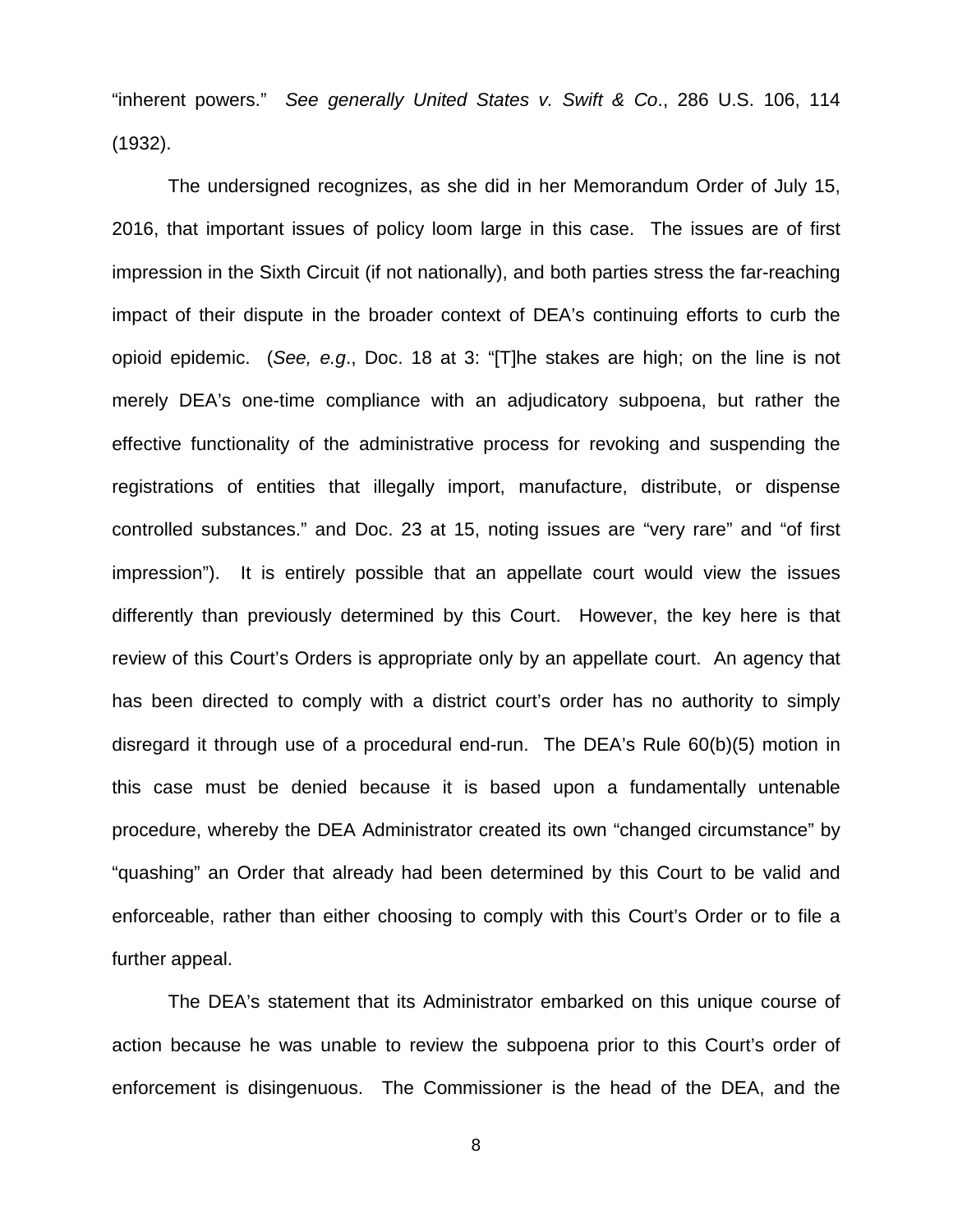lawyers who represent the DEA are assumed to represent the agency not only in the agency's prosecutorial role but insofar as the DEA is led by the Commissioner. When the DEA previously appeared before this Court, it not only had ample opportunity to present its arguments relating to the CALJ's authority (or lack thereof) to issue the subpoena, the scope of the subpoena, the relevancy of the materials, and issues of privilege, but it availed itself of that opportunity. Indeed, the DEA argued quite forcefully that the subpoena is unenforceable because it is not "in accordance with law." (See Doc. 11 at 3, 10, 17-21, Gov't Notice at 1-10 (May 18, 2016)).<sup>[5](#page-8-0)</sup>

Of course, before presenting those arguments to this Court, the DEA made the same arguments to the CALJ. (See generally, Doc. 11 and Doc. 11-3, Gov't Resp. To Resp't's Req. for Issuance of a Subpoena (April 7, 2016) and Decl. of Anthony D. Williams, Doc. 1-8 (May 18, 2016)). The Administrator's May 12, 2017 Order acknowledges that the DEA previously argued before the CALJ, in a motion to reconsider, that the CALJ exceeded his authority in issuing the subpoena, and that interlocutory appeal to the Administrator was appropriate. (Doc. 32-1 at 7 and n.3; see also Doc. 11-3 at 4, arguing that the subpoena request "exceeds the hearing subpoena authority conferred both by the Administrative Procedure Act and applicable DEA regulations."). After the CALJ rejected those arguments and Maimi-Luken initiated litigation in this Court, the DEA continued to press the same arguments. Moreover, as the CALJ pointed out in his May 15, 2017 Order continuing the stay of the underlying administrative revocation hearing pending this Court's decision on the DEA's Rule 60(b)(5) motion, the CALJ sent the DEA Administrator a Subpoena Transmittal Request on May 26, 2016 that sought enforcement of CALJ's Order/Subpoena

<span id="page-8-0"></span><sup>&</sup>lt;sup>5</sup>The DEA also argued that this Court lacked jurisdiction to enforce the subpoena under the Administrative Procedures Act, and/or that Miami-Luken's motion to enforce the subpoena should be denied under the prudential ripeness doctrine.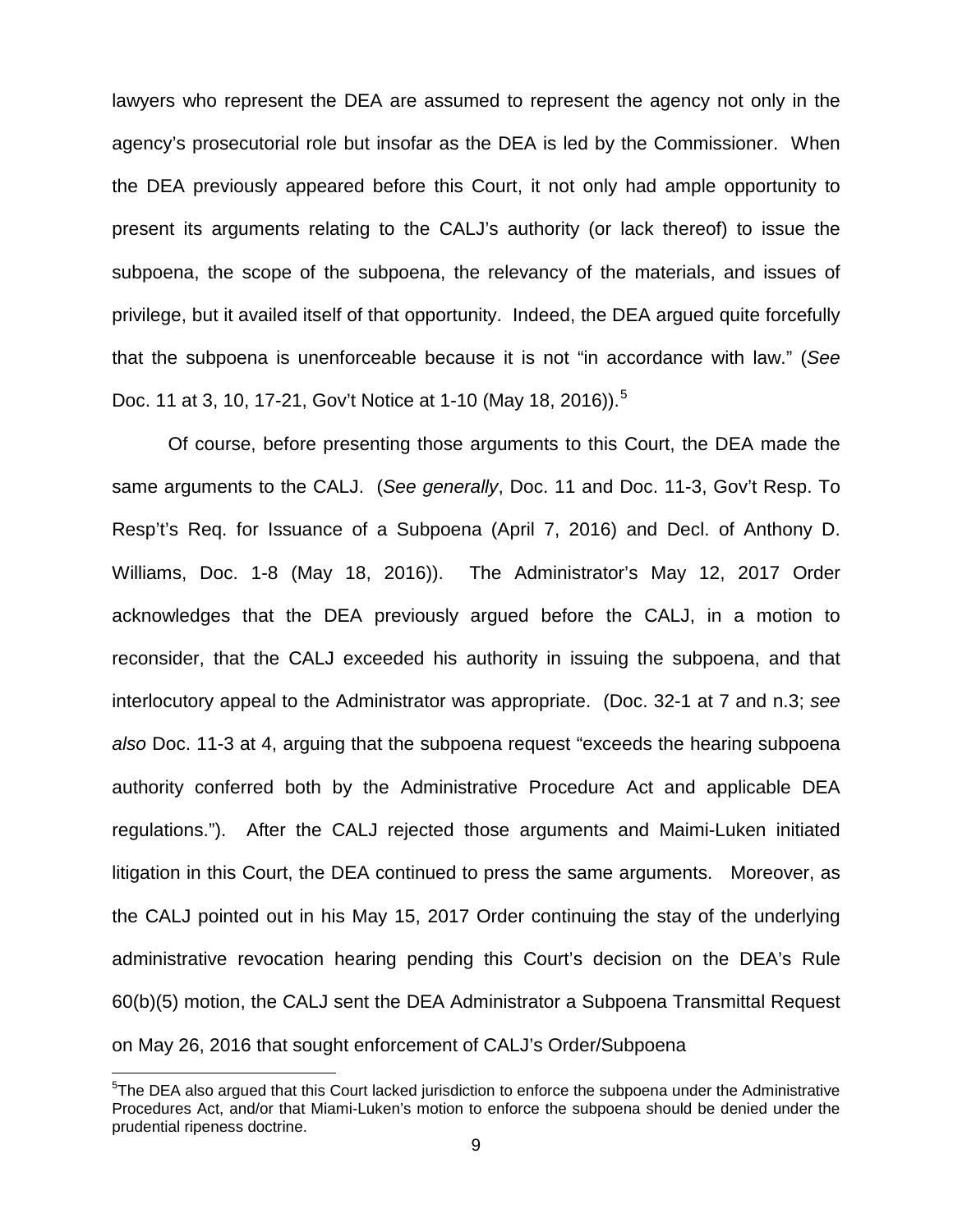by requesting that the DEA Administrator "forward the Agency Subpoena to the Department of Justice to 'invoke the aide of [a] court of the United States… to compel compliance' 21 U.S.C. § 876(c)." …By the Subpoena Transmittal Request (filed nearly a year ago), this tribunal [the CALJ] petitioned the DEA Administrator to act, not in his prosecutorial capacity, but in his capacity as a neutral adjudicator, in seeking enforcement of the subpoena validly issued under APA…. Although this tribunal's request was neither granted nor denied, on June 3, 2016, the DEA Administrator issued a notification that he was transmitting the Subpoena Transmittal Request, not to the Department of Justice to pursue an enforcement action, but to the "Federal Programs Branch of the Civil Division of the Department of Justice, to take whatever action it deems appropriate." Admin. Transmittal Notice at 1. Thus, not only did the Administrator not seek enforcement of the subpoena issued by the tribunal [the CALJ] in the courts, but he forwarded the Subpoena Transmittal Request to the same branch of the Department of Justice that was already charged with defending against compliance with the subpoena in the District Court.

(Doc. 28-1 at n.1, emphasis added). The CALJ's May 15, 2017 Stay Order continues on at some length to describe a number of "challenging" (i.e., logically inconsistent) positions taken by the DEA Administrator to explain "why a compliance review of the District Court's Order would provide the DEA Administrator with a legal procedural opportunity to review" the "propriety and legality" of the subpoena. (Id. at 4, n.1).

Irrespective of the DEA Administrator's alleged inability of an opportunity to review the subpoena at the administrative level, the DEA clearly made the Administrator's position known to this Court. In its response in opposition to the original motion to compel compliance with the subpoena, the DEA attached the affidavit of Louis J. Milione, the Deputy Assistant Administrator and head of the Office of Diversion Control for the DEA, as well as the affidavit of Anthony Williams, the Assistant Administrator and COO of the DEA. $^6$  $^6$  (Docs. 11-1, 11-2). Consistent with the Acting Administrator's May 12, 2017 Order, Assistant Administrator Williams' affidavit focused on the DEA's position that the issuance of the subpoena was contrary to regulatory

<span id="page-9-0"></span> ${}^{6}$ At oral argument the DEA emphasized that the affidavit was from "the chief of DEA's worldwide operations." (Doc. 23 at 62).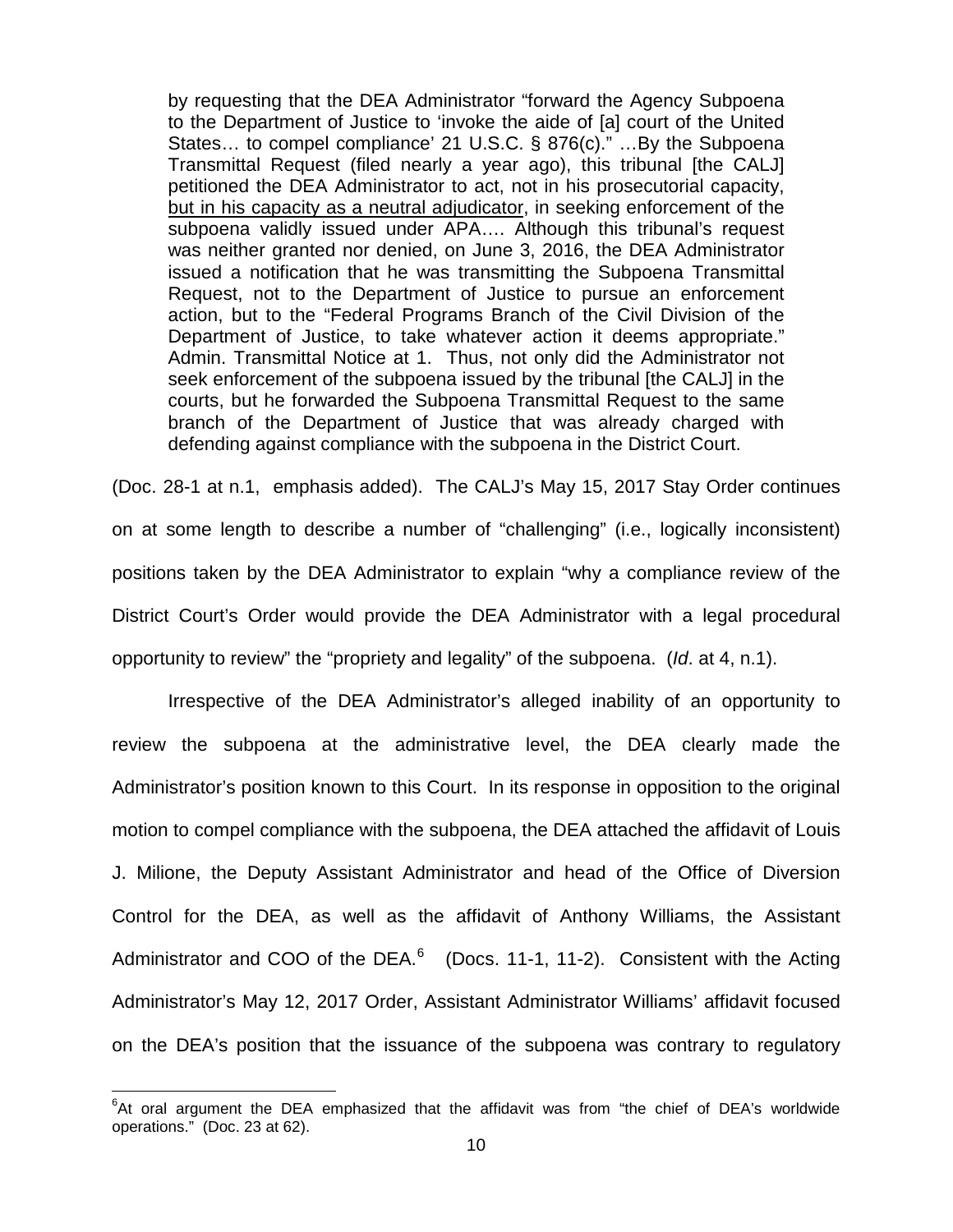authority as well contrary to the policies, custom and practice of the DEA.<sup>[7](#page-10-0)</sup> Although the DEA generally argued against consideration of the entire dispute under the prudential ripeness doctrine, this Court rejected that argument and proceeded to the merits of the scope of the subpoena. In the Objections filed before U.S. District Judge Dlott, and at oral argument held on February 17, 2017, the DEA reiterated its positions that the subpoena exceeded the scope of the CALJ's authority to issue an adjudicatory subpoena, that the DEA Administrator should have been permitted to further review the subpoena, and that none of the documents referenced in the subpoena (even as modified by the Memorandum Order) were "necessary" to the hearing. (See generally Docs. 18, 23). In adopting the undersigned's Memorandum Order as the final Order of this Court, Judge Dlott rejected the DEA's challenges to judicial enforcement, including its argument that the CALJ "is not the final arbiter of the legality of the subpoena or DEA's compliance with it," but instead that the DEA Administrator "has final authority over the subpoena." (Doc. 18 at 4).

In sum, this Court previously determined that it had jurisdiction to compel enforcement of the subpoena issued by the CALJ, and that the doctrine of prudential ripeness did not apply, rejecting further review by the Administrator. After reviewing the legality of the CALJ's Order issuing the subpoena on the merits and the scope of that subpoena, this Court issued its final order compelling the DEA to comply. A district court ruling that enforces an administrative subpoena is considered to be an appealable final order. See generally United States v. Van, 931 F.2d 384, 386 (6th Cir. 1991); see also McLane Company, Inc. v. EEOC, 137 S. Ct. 1159 (2017)(holding that a district court's decision to enforce or quash an administrative subpoena should be reviewed by

<span id="page-10-0"></span><sup>&</sup>lt;sup>7</sup>The DEA Administrator's May 12, 2017 Order "quashed" the subpoena on grounds that the CALJ's Order issuing it was an "abuse of discretion," but articulated reasons that mirrored the arguments previously presented to and rejected by this Court. (See Doc 25-1).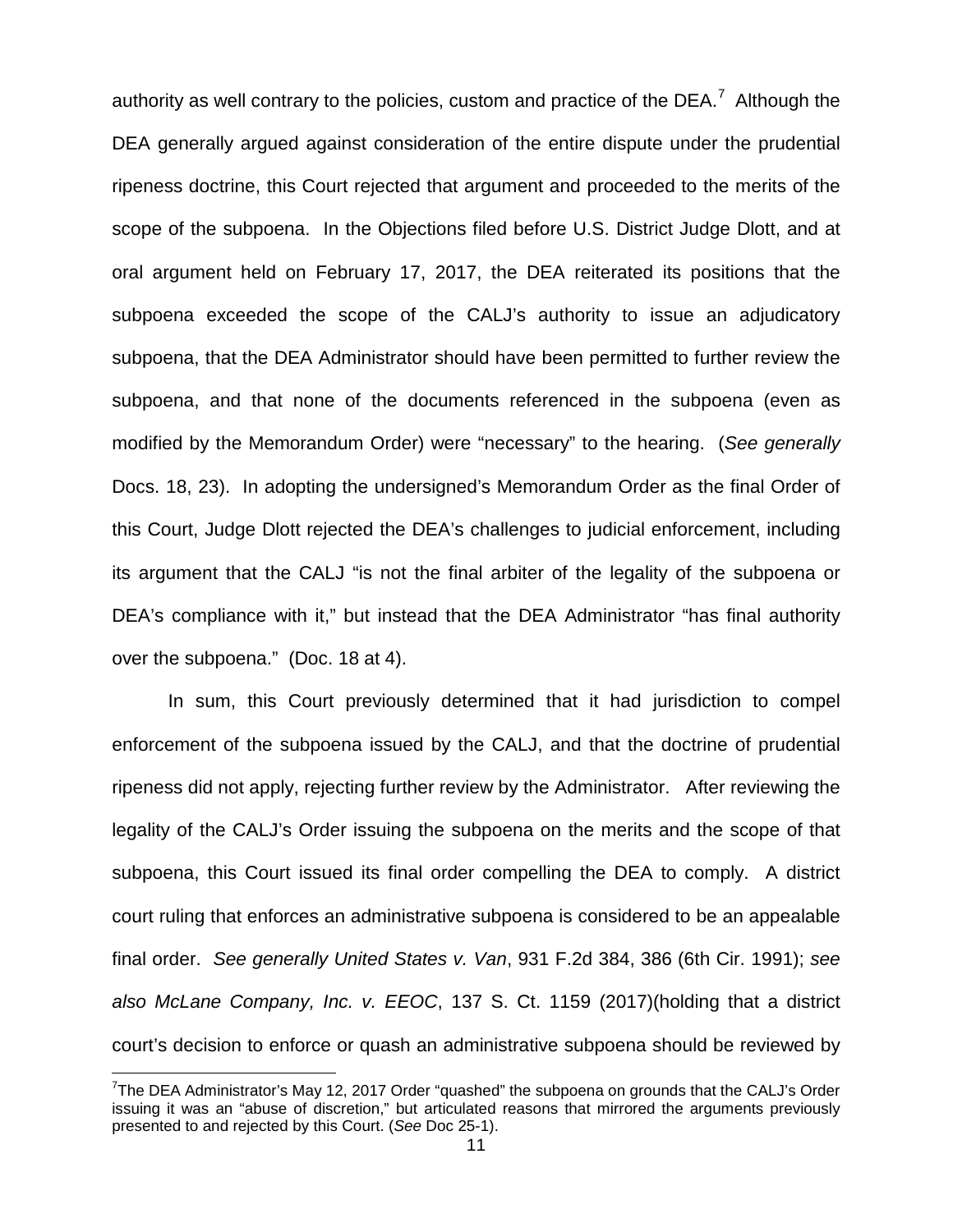appellate courts under abuse of discretion standard). $8$  To the extent that the DEA Administrator continued to object to complying with the Court's Order, his recourse was to file an appeal with the Sixth Circuit Court of Appeals. After this Court entered its Order, the DEA had no authority to re-determine issues previously reviewed and determined by this Court. The only discretion expressly given to the DEA by this Court was to implement "reasonabl[e]" redactions of "sensitive information in ...investigative reports not relevant to the [DEA's] findings as they relate to Miami-Luken – for example, investigatory techniques." (Doc. 15 at 18). Nothing in this Court's Order permitted the DEA Administrator to set aside the subpoena, as if this Court's rulings were of no effect. Thus, the DEA Administrator's position that because he has final authority over privilege assertions, he could review the entire validity of the subpoena, is contrary to the express directives of this Court's Order.

In support of its assertion of changed circumstances that require relief under Rule 60(b)(5), the DEA relies upon cases holding that where the entity issuing the subpoena retracts the subpoena, a later court proceeding regarding the retracted subpoena becomes moot. See, e.g., In re Grand Jury Proceedings, 574 F.2d 445, 446 (8th Cir. 1989), Hulec v. J.H. Bennet & Co., 2014 WL 2918542 at \*1 (N.D. Ohio June 26, 2014). However, the referenced cases involve situations in which a motion to quash a subpoena is rendered moot by the opposing party's decision to withdraw that subpoena. The cases might apply if Miami-Luken withdrew its request for enforcement of the subpoena, but clearly that is not the case.

The Administrator may not agree with this Court's decision to enforce the subpoena issued by the CALJ, but he cites no authority to overturn it at this late

<span id="page-11-0"></span> ${}^{8}Cf$  id. at 1170 (Ginsburg, J., concurring in part and dissenting in part on grounds that a lower court's resolution of a question of law is ordinarily reviewable de novo on appeal).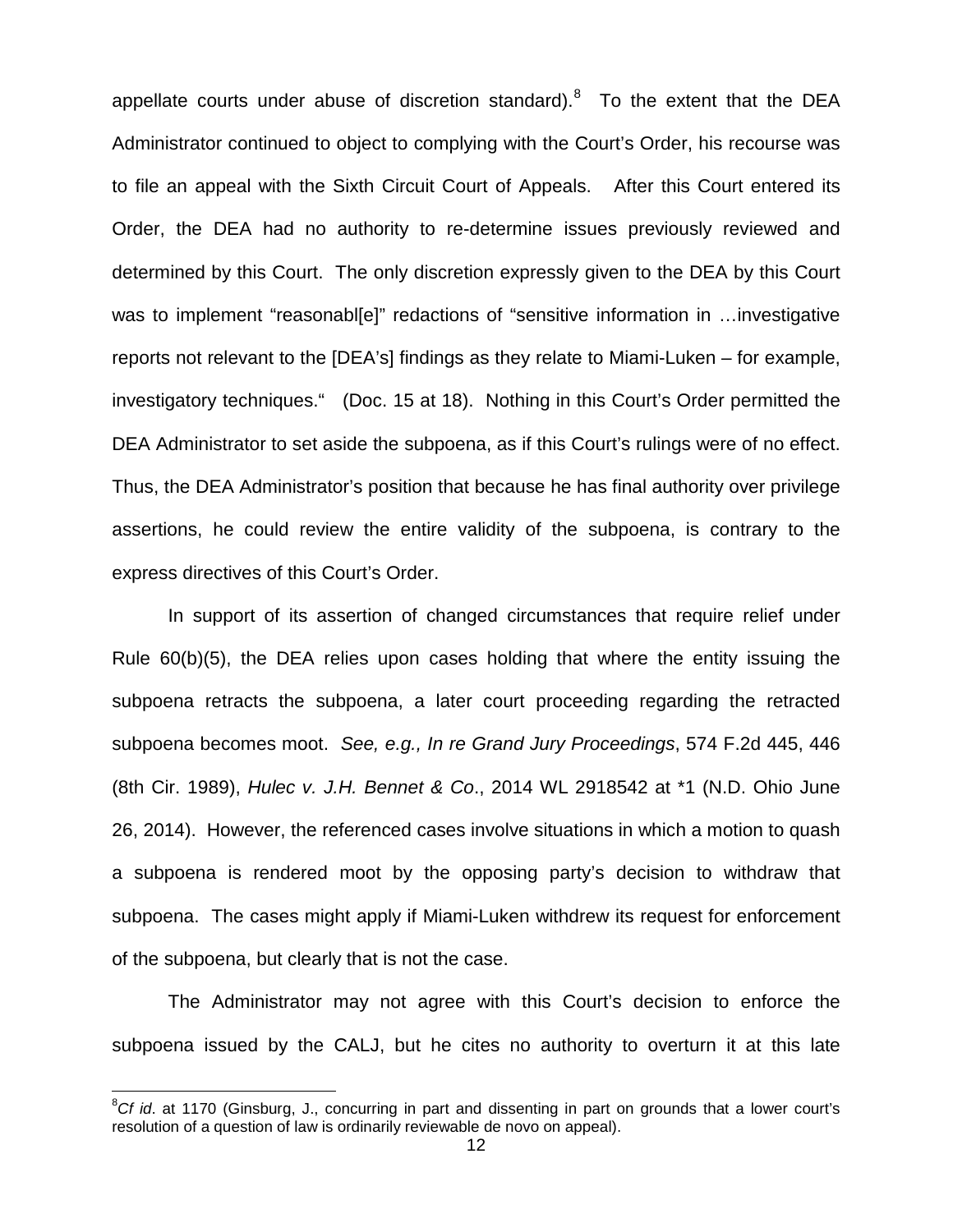juncture. After this Court reviewed and issued a final order of enforcement, the DEA Administrator could not "quash" the same subpoena on grounds that this Court had already rejected. "Rule 60(b)(5) may not be used to challenge the legal conclusions on which a prior judgment or order rests, but the Rule provides a means by which a party can ask a court to modify or vacate a judgment or order 'if a significant change either in factual conditions or in law renders enforcement detrimental to the public interest.'" Horne v. Flores, 557 U.S. 433, 447 (2009) (quoting Rufo v[. Inmates of Suffolk County](https://1.next.westlaw.com/Link/Document/FullText?findType=Y&serNum=1992023470&pubNum=0000708&originatingDoc=Idc7cb8a6617611de9988d233d23fe599&refType=RP&originationContext=document&transitionType=DocumentItem&contextData=(sc.UserEnteredCitation))  Jail, [502 U.S. 367, 384 \(1992\)\)](https://1.next.westlaw.com/Link/Document/FullText?findType=Y&serNum=1992023470&pubNum=0000708&originatingDoc=Idc7cb8a6617611de9988d233d23fe599&refType=RP&originationContext=document&transitionType=DocumentItem&contextData=(sc.UserEnteredCitation)).

The DEA has failed to carry its heavy burden of showing a significant change in law or fact. The undersigned does not agree that the DEA Administrator's attempt to effectively overturn this Court's decision by quashing the subpoena on grounds previously rejected by the Court can constitute a significant change in law or fact. See Northridge Church v. Charter Twp. Of Plymouth, 647 F.3d 606, 618 (6th Cir. 2011) (denying Rule 60(b)(5) motion based on party seeking to escape judgment based on its own voluntary actions). The DEA attempts to distinguish Northridge on grounds that it involved the application of Rule 60(b)(5) to a consent judgment, which implicates principles of contract law. However, the Northridge court expressly rejected the notion that the application of Rule 60(b)(5) differs in that context. Id., 647 F.3d at 613.

The DEA further argues that enforcement of this Court's Order is not equitable because the "documents are no longer needed for the administrative adjudicatory hearing." (Doc. 27 at 5). Again, the cited authority, involving cases in which a motion to enforce a subpoena is mooted by the subsequent cancellation of the hearing, is inapposite. See e.g., Penn, LLC v. Prosper Bus. Devel. Corp., 2011 WL 3204723 at \*4 (S.D. Ohio July 27, 2011). In contrast to those cases, it is abundantly clear that the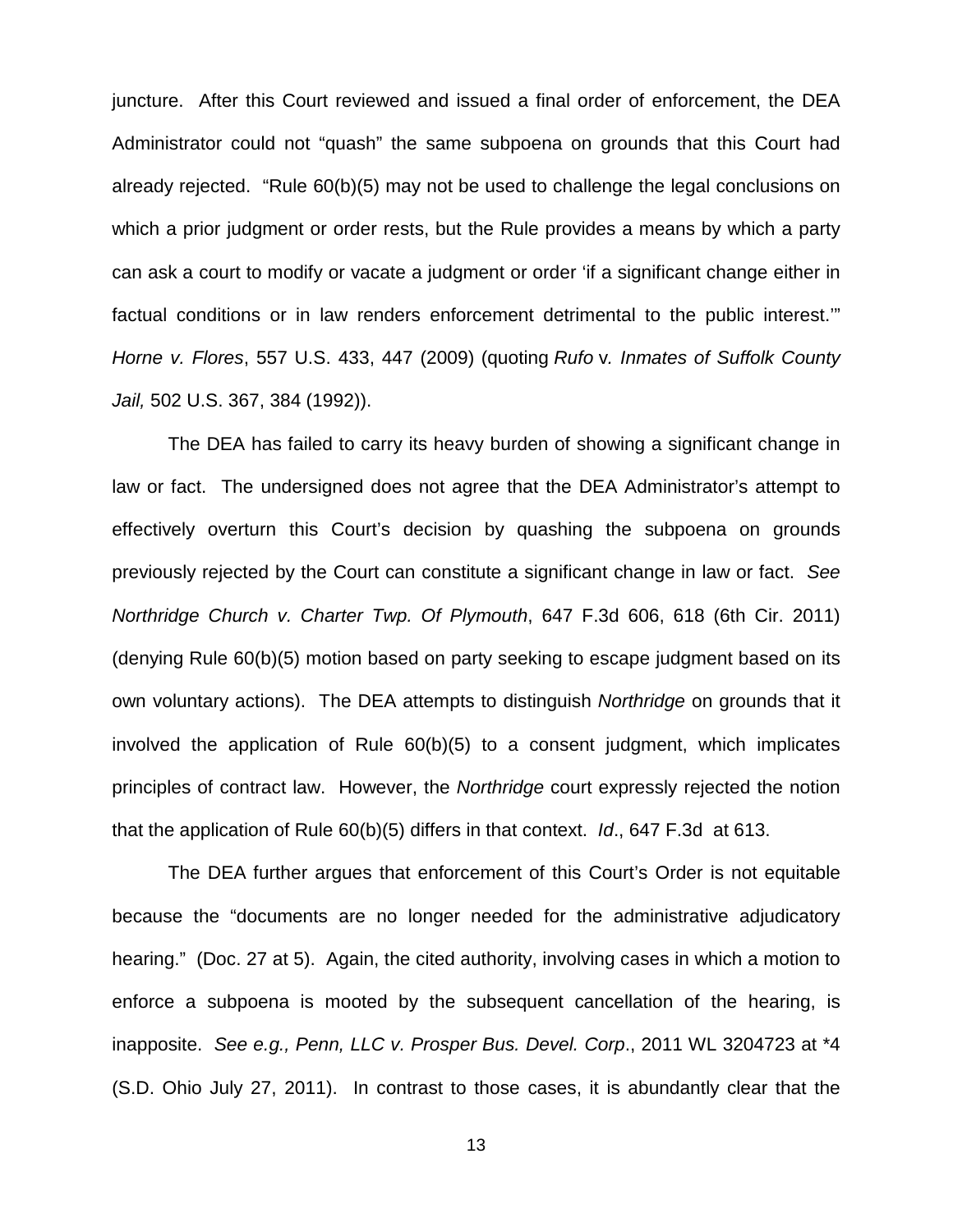CALJ and the DEA fully intend to proceed with the scheduled revocation hearing for which the subpoena was issued.

Finally, the DEA contends that the DEA Administrator has the authority to overrule his subordinate's decision to issue the subpoena independent of any interlocutory appeal. The DEA reasons that an ALJ's authority flows from the Administrator, and it is the Administrator who ultimately decides whether to adopt or reject the ALJ's proposed revocation decision. However, the regulatory structure ensures a measure of decisional independence by the ALJ. See 21 C.F.R. § 1316.52 (providing that ALJ has the duty to conduct a "fair hearing" with "all powers necessary" including subpoena power); see also Harlene v. Drug Enforcement Admin., 148 F.3d 1199 (10th Cir. 1998) (discussing due process requirements and judicial independence under the APA). In addition, the regulations prohibit interlocutory review by the DEA Administrator absent the ALJ's consent, which was denied here. Rulings of the ALJ "may not be appealed to the Administrator prior to his consideration of the entire hearing, except with the consent of the [ALJ] and where he certifies on the record or in writing that the allowance of an interlocutory appeal is clearly necessary to prevent exceptional delay, expense, or prejudice to any party or substantial detriment to the public interest." 21 C.F.R. § 1316.62. Regardless of how much the DEA Administrator rails against the wisdom of the CALJ in denying interlocutory appeal of the issues presented, the DEA cannot contest the CALJ's authority to make that decision.

Still, the DEA insists that Miami-Luken's position (that the Administrator lacked authority to set aside the CALJ's order/subpoena after this Court's Order of enforcement) "would elevate a DEA ALJ, who is a subordinate official to the DEA Administrator, and who erred in refusing to certify this matter for interlocutory appeal,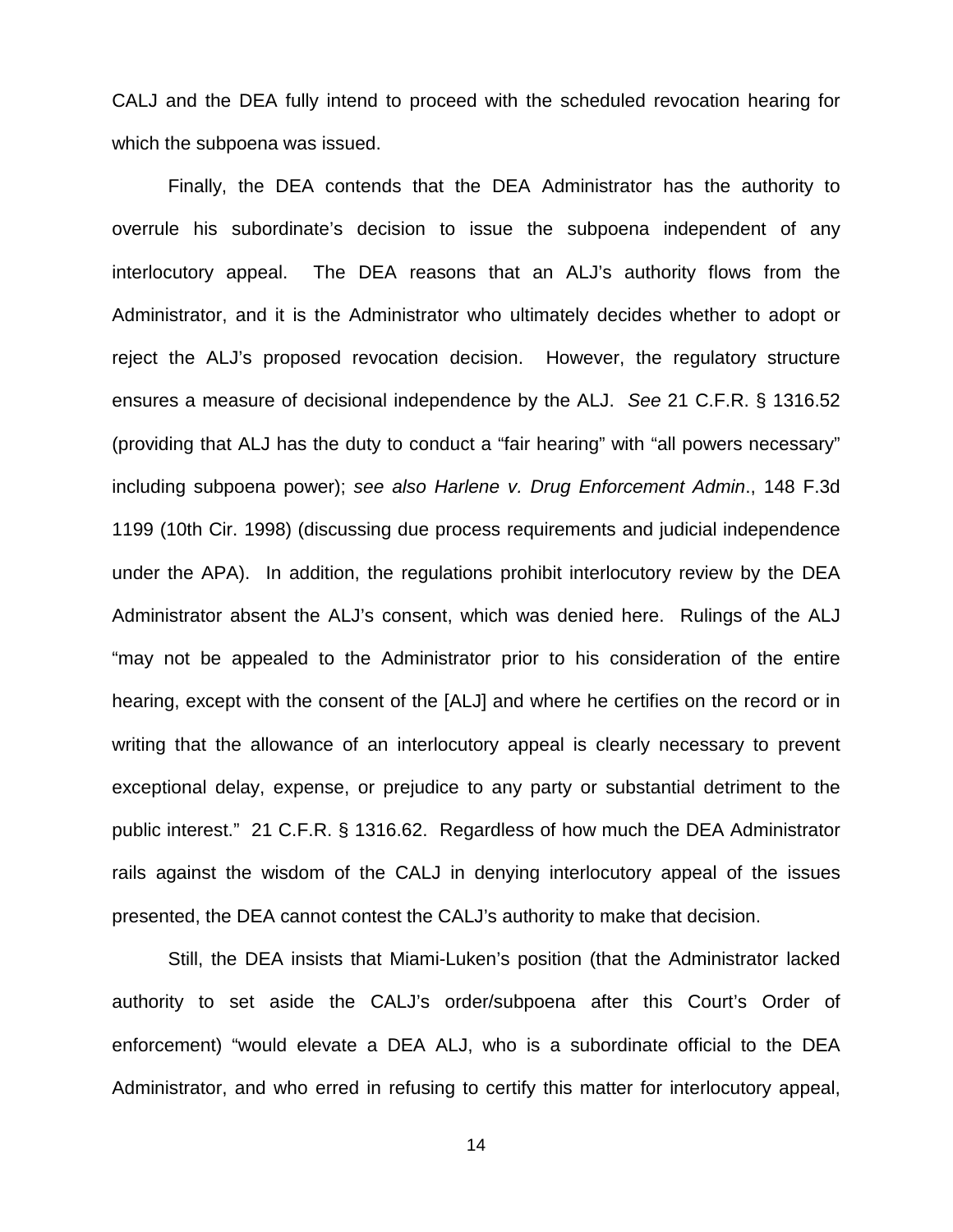above the head of the agency." (Doc. 30 at 5). It is unnecessary to wade too deeply into the scope of the DEA Administrator's authority over an ALJ who has declined interlocutory review prior to a judicial appeal, because that is not the issue before this Court. To the extent that the DEA Administrator possesses authority to overturn the CALJ's denial of interlocutory appeal or to independently quash an adjudicatory subpoena issued by the CALJ, any such authority did not survive issuance of this Court's Order. To paraphrase the DEA's own argument, to allow the DEA Administrator to take such an approach would elevate the DEA Administrator over this Court. In the orderly administration of justice, appeals from agency decisions under the APA flow in one direction – from the agencies to the federal courts – not the other way around. See generally Mefford v. Garner, 383 F.2d 748, 758 (6th Cir. 1967) (holding that it is the duty of an agency to comply with the mandate of the court without variation and without departing from such directions, and that if a cause is remanded for a specified purpose, any inconsistent proceeding is error).

After this Court's contrary ruling, the DEA lacked authority to overrule this Court and conclude that the documents are not relevant, material, or necessary for the revocation hearing. The DEA's stance amounts to an attempt to relitigate the issues. "Rule 60(b) does not allow a defeated litigant a second chance to convince the court to rule in his or her favor by presenting new explanations, legal theories, or proof." Jinks v. Allied Signal Inc., 250 F.3d 381, 385 (6th Cir. 2001); accord Casasanta v. Federal Nat. Mortg. Ass'n, 2014 WL 1977038 at \*3 (E.D. Mich. May 15, 2014)(Rule 60(b)(5) motion denied because plaintiff was not entitled to a "do-over").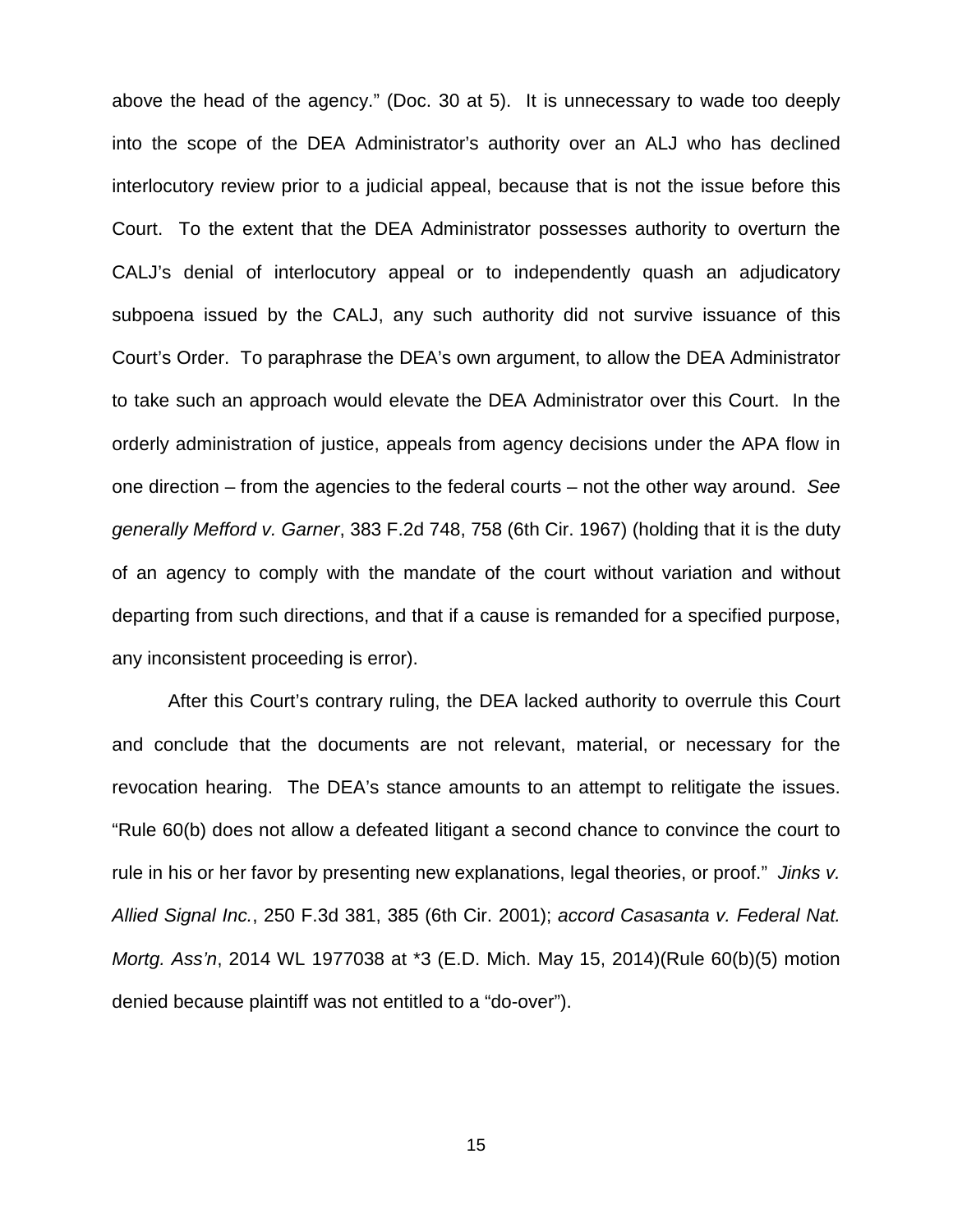## **III. Conclusion and Recommendation**

While the undersigned has explained the basis for recommending denial of the Defendant's Rule 60(b)(5) motion at this point in time, the undersigned is well aware of the Plaintiff's independent challenge to the DEA Administrator's May 12, 2017 Order that remains pending in the Sixth Circuit Court of Appeals. In the event that the Sixth Circuit affirms the DEA Administrator's Order quashing the subpoena that underlies this Court's Order, then the DEA will be able to carry its burden under Rule 60(b) to show that enforcement of the April 21, 2017 Order is no longer equitable. However, as the matter currently stands, the DEA has fallen short of that burden.

Accordingly, Defendant DEA's Rule 60(b)(6) motion seeking relief from this Court's April 21, 2017 final Order and to set aside the Court's judgment (Doc. 27) should be DENIED, without prejudice to renew (if appropriate) following the conclusion of the related case in the Sixth Circuit.

> /s Stephanie K. Bowman Stephanie K. Bowman United States Magistrate Judge